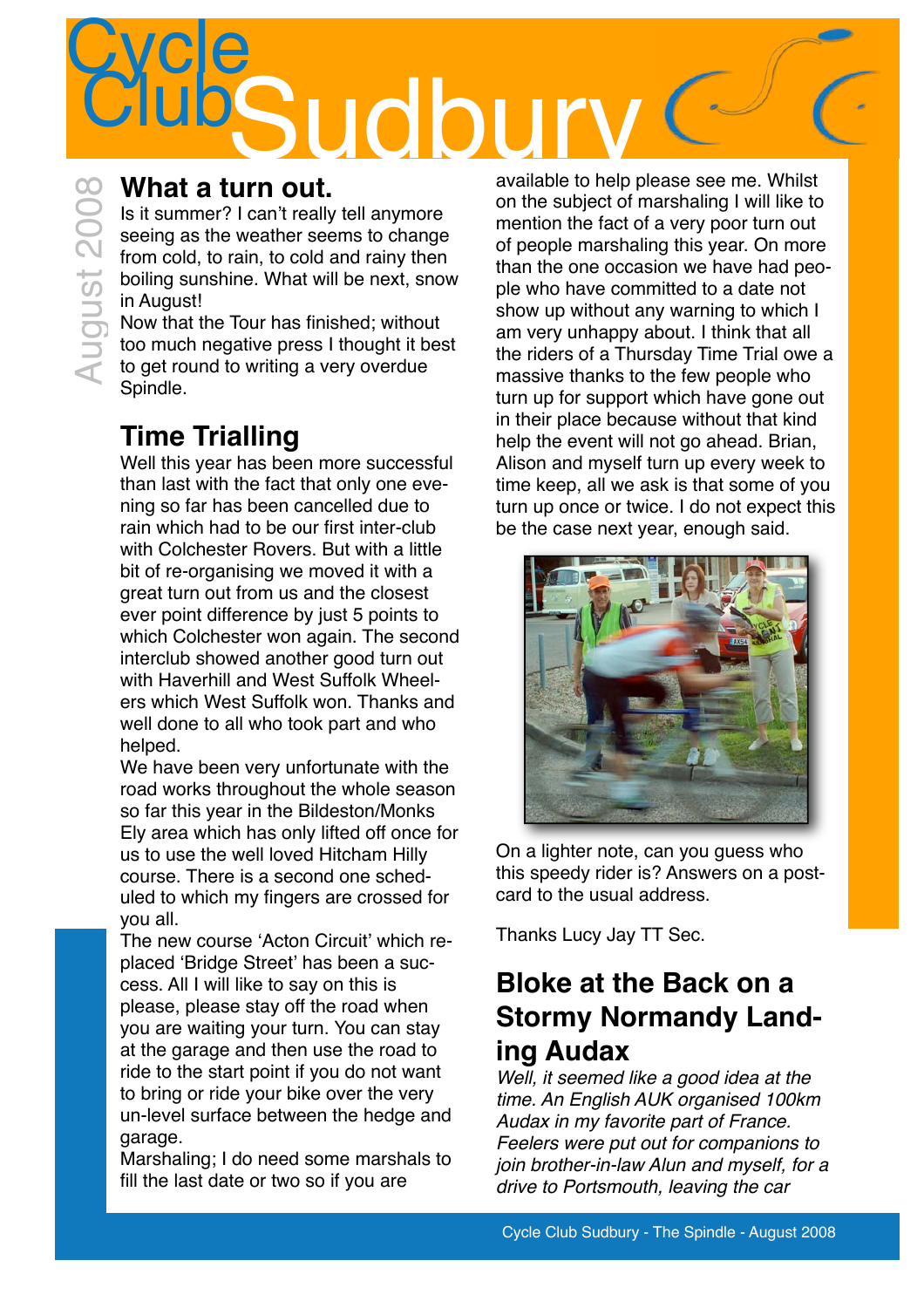### **Cycle**  $\bigcup_{\text{other and completing the rest of the ad-} } \bigcap_{\text{fast curves on exotic}}$

August 2008

*there and completing the rest of the adventure by bike. Lots of interest from others, but in the end, it was just the two of us, as everyone else was either washing their hair or (sensibly) spending the Easter weekend with their families. The day before departure, the ferry company phones up, "Err, your 7.00am booking for the high speed ferry tomorrow, is cancelled because of the weather" "Ay, what" I reply and in that split moment of time, I find myself thinking, well, the weather forecast is utter* ʻ*sh\*te*' *for Normandy, so it*'*s a blessing in disguise. "But as you only have bikes, we can get you on the 9.00am ferry" he continued. Oh goody. Even longer to spend on a slower ferry, in bumpy seas.* 

*We, and a ship full of other green looking passengers left the boat and rode into Ouistrehem (a one horse/ferry town if ever there was one) ready for the 35km ride to our booked hotel. We had 2 hours to get there before they let the room go. No problem for a (sometime) CCS timetrialler, thinks I. Only there was, in the form of a 50kph headwind all the way along the coast. With two very full, front and rear saddlebags, I gamely sat behind Alun*'*s wheel for two hours, as we plodded through the wind to arrive just before the cut off time.* 

*I would like to have said that the next morning dawned bright and still. But I can*'*t. The rain/hail was rattling against the windows as we prepared to ride up to the start hotel in Bayeux, a mere 15 kms away. By the time we arrived to pick up our Brevet cards, my back end was soaked through, due to not having a rear mudguard, which wasn*'*t possible to fit with the rear bag I had been using. To our astonishment, 15 other hardy souls (all English) were assembled in a semi posh hotel reception area, waiting for the off. They were mostly of the Bunty and Chuffy Audax types, with a couple of* 

*fast guys on exotic frames, thrown in for good measure. Not a real Audax type person (think of Brian M) to be seen amongst them and to add insult to injury, sat navs were in abundance! The first leg to the café (sorry, control) was fairly uneventful, just follow the geezer in front with his sat nav, was the order of the day. Even if it was tippling down, how wet can you get after the initial soaking. After that stop, things began to get more interesting, as the other audaxers disappeared from view. The directions were minimal and without the benefit of intermediate mileages. Somehow, we made our way to the coast control and some of the fiercest winds I*'*ve ever ridden in. The road alongside the sea was ridden at an angle of 45 degrees against the side wind, for 3-4 kms. We failed to make any sense to the route card and finished up in a holiday camp (closed), before re-tracing and climbing up the long drag from the coast at time trial speeds. After that, it only got worse as we stumbled about the Normandy countryside looking for the right roads. More than once, we encountered other fellow audaxers coming in the opposite direction towards us, totally lost as well. Where*'*s Brian, Peter and Robin when you need them. Alun had faultlessly navigated us both across France a couple of years age without any of the hassle this one was causing. In the end, we made our own route up and sloshed along busy roads towards* 

*the last control. The light was fading fast as was any semblance of decent weather ahead. As it was down as a*  ʻ*shoestring audax*' *with only stamps required from any shop in the control towns, we cut our losses and headed back to the hotel for warm showers and food.*

*We handed in our Brevet cards the next day and rather than join the second au-*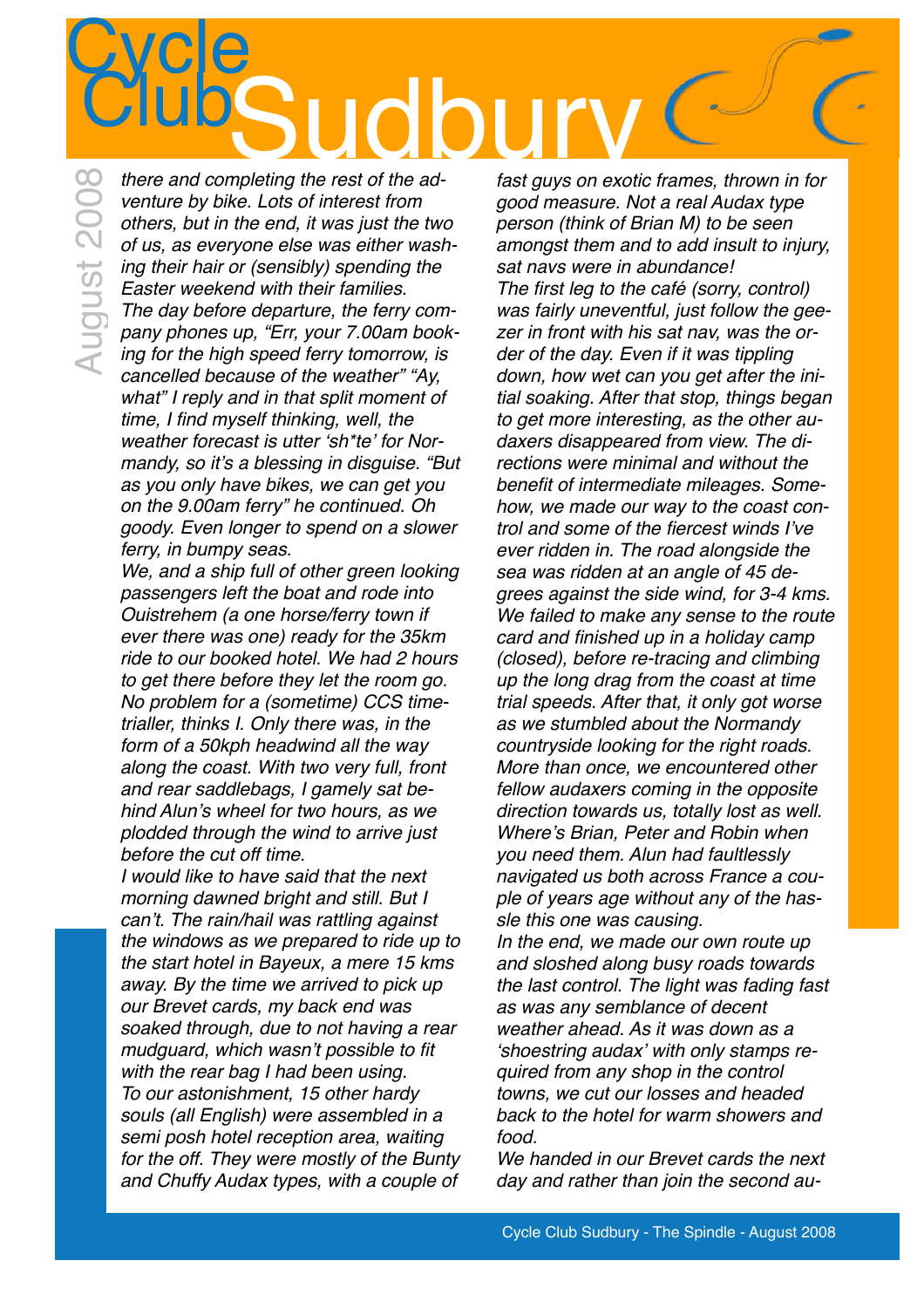**Cycle** ClubSudbury

*dax organised for the weekend, we went our own way and enjoyed multiple café stops and the knowledge that we actually knew where we were going for once. Surprisingly, this event was organised by audax goddess, Sheila Simpson, who is one of the top brass in AUK and who probably prepared this one on the back of a fag packet (not mine!) from an atlas of the world.*  August 2008

> *The next day we lingered as long as we thought decent, before leaving the hotel for the ride to the ferry. With a tailwind, there was hardly any need to push the pedals, which was a pity as we had 5 hours to kill before departure from the port. Two café stops along the way and one at the port( in 35kms, is this an audax record?) helped pass the time, before we were afforded the honour of being the first up the ferry ramp.*

*A late evening arrival at Portsmouth had one last surprise in store. As we left the terminal, who should also be biking off the boat than sometime acquaintance, Chris Davies, who I mentioned in Spindle recently as riding 50 miles everyday, for last 50 years. With his saddlebag askew, matching his facial expression, he pedaled off into the night, chattering away to himself. Did I tell you he*'*s a bit eccentric!*

*Bloke at the Back*

### **Open ʻTime Trial' Results – Early Summer 2008 1st June 2008 Finsbury Park Vets**

#### **Road Race** Simon Wright - With 60 riders starting this road race, Simon worked his way up

into the leading bunch but they were caught towards the end with Simon eventually taking a commendable 5th place.

**8th June 2008 – E.C.C.A. 25 mile Open** 

### **T.T.**

Len Finch - 1hr 10min 14secs - Len endured a cold damp morning on his 3rd T.T. outing of the season. As the club was required (under T.T.A. rules) to provide a helper/marshal for this event, our own chairman was obliged to fill in as no other volunteers came forward. A situation that must not be repeated in future events! If you want to enter Open events, you must take time out to help the club fulfill its duties.

### **21st June 2008 – Newmarket - VTTA 10 mile Open T.T.**

Rob Davies - 22min 17secs - Rob rode to a P.B. on the fast Six Mile Bottom course Terry Law - 27min 23secs - Terry rode an impressive time despite the windy conditions Barbara Law - 29min 14secs - Barbara upheld the family performance for the day with one of her better rides. Len Finch - 28min 02secs - Len endured the headwind out, to come back home 7secs slower than last time. Barry Lee - 25min 56sec - 2nd claim member Barry, rode a good time, no doubt on a ʻfixed' as usual.

### **28th June 2008 - Leo 30 Mile Open T.T**.

Len Finch - 1hr 27min 29sec - Len was plagued with yet another headwind out and despite being without Michael Hutchinson (D.N.S.) to tail home; he rode the return leg 13 mins quicker. Must have been some wind!

#### **6th July 2008 – Wymondham – 25 mile Open T.T.**

Damon Day - 1hr 05min 00sec - Damon produced an excellent time and a P.B. on the busy and windy A11 course. James Rush - 1hr 00mins 13secs - James came tantalisingly close to a sub hour time, but a P.B. all the same.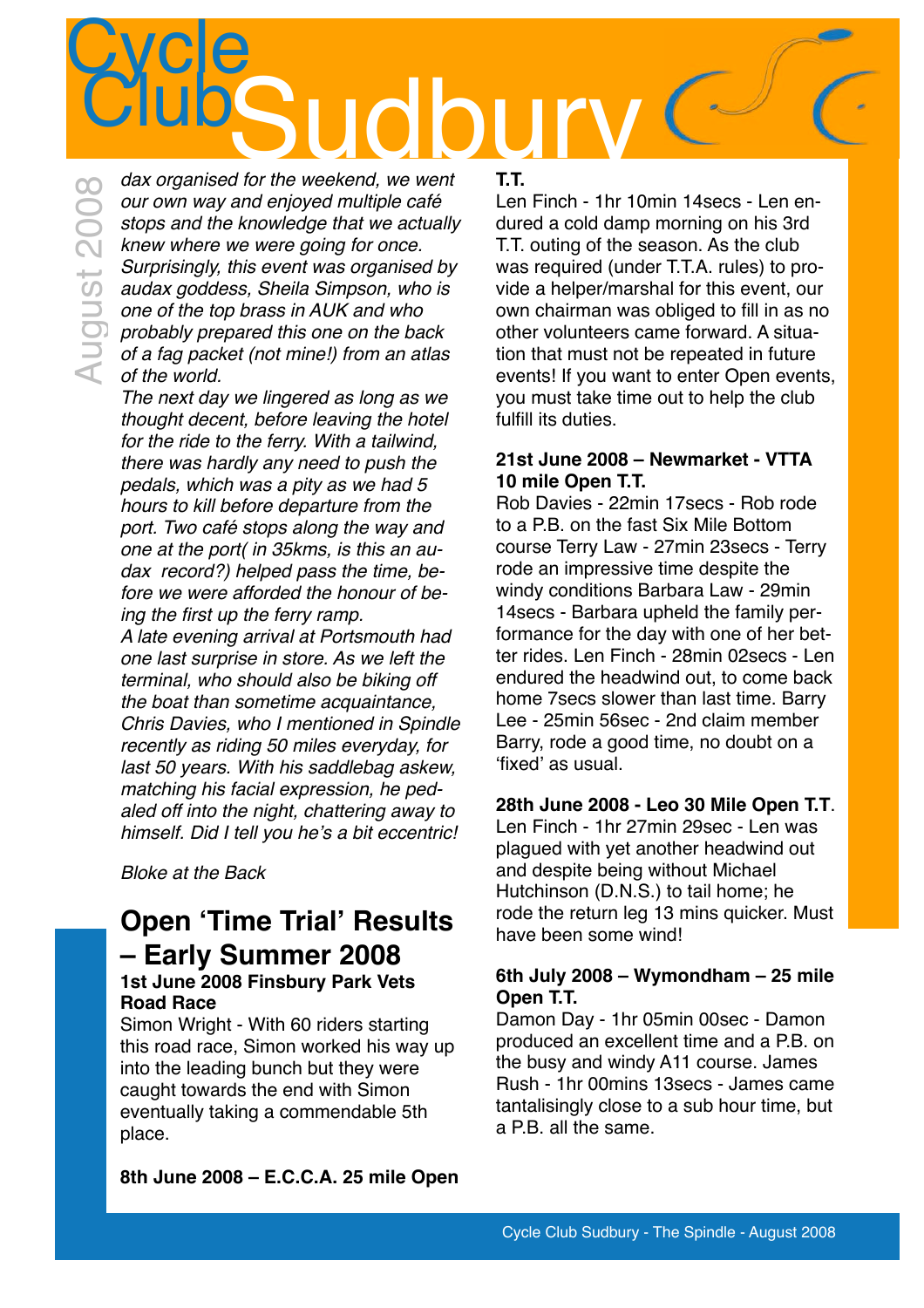## **Cycle**  $\bigcup_{\text{S}}\bigcup_{\text{13th}, \text{July 2008 - Bungay - 25 mile}}\bigcap_{\text{a few days later}}$ August 2008

### **13th July 2008 – Bungay – 25 mile Open T.T.**

Damon Day - 1hr 06min 07secs - Another breezy day in which Damon came home just over a minute outside his P.B.

### **19th July 2008 – Newport - Victoria C.C. – 10 mile Open T.T.**

Terry Law - 29min 46sec - Terry endured a cloudburst at the beginning which washed away his attempt on a P.B.

### **Mountain Biking**

*Hi everyone, remember me it*'*s Doz! As some of you will have noticed I have not raced since May due to ill health (bad back in the areo position!) and am not likely to this year now. Last year I tried to start / launch an MTB subsection of the club, but this was stillborn due to my changed domestic situation. This is all re-mended now (I have a wonderful new partner). As this idea was enthusiastically received last year, I would like to try again..... So, all interested parties call me on (01787) 375903. Also if anyone has, or knows anyone who has an idle plot of land that they would be agreeable to a group of responsible adults (!) building dirt jumps on, that would be great too. Come and try the dirtier side of life! p.s. please do not call after 9pm, we have lots of children.*'

Doz Bree

### **T.T. Times of Old**

It was nice to see Scott Jones helping out at the last couple of Thursday evening Time Trials and I was reminded by Geoff Morse that he still probably holds most of the clubs records for the various T.T.'s.

By coincidence, Len Finch sent me over the club records for our club riders' T.T.'s a few days later. It makes interesting reading and shows what a talent the club had in Scott during the early to mid nineties. I have reproduced his records below and perhaps it will inspire some of our (younger?) riders to strive toward these times!

10mile T.T. 20min 52 secs July 1994 25mile T.T. 53min 38 secs June 1993 30mile T.T. 1hr 06min 59secs June 1992 50mile T.T. 1hr 53min 44secs June 1994 100mile T.T. 4hr 02min 25secs July 1993 If anyone knows if any of these records have been broken, we would like to hear who and when please so we can update the records.

Bloke at the Very Back (Compared to these times!)

### **What again!**



Yes I am riding the End to End again with David Law and Harry Crampton at the end of September. We aim to complete in 7 days this time so we can enjoy the scenery! We will be riding to raise money again, well it would be a wasted 880mile ride if we didn't so something for char-

ity. This time around I'm raising money for the Breakthrough Breast Cancer fund.

You can find more details, make a donation or even check on our progress at [www.longcycledown.com](http://www.longcycledown.com)

Many thanks for your support, Adam Chamberlin.